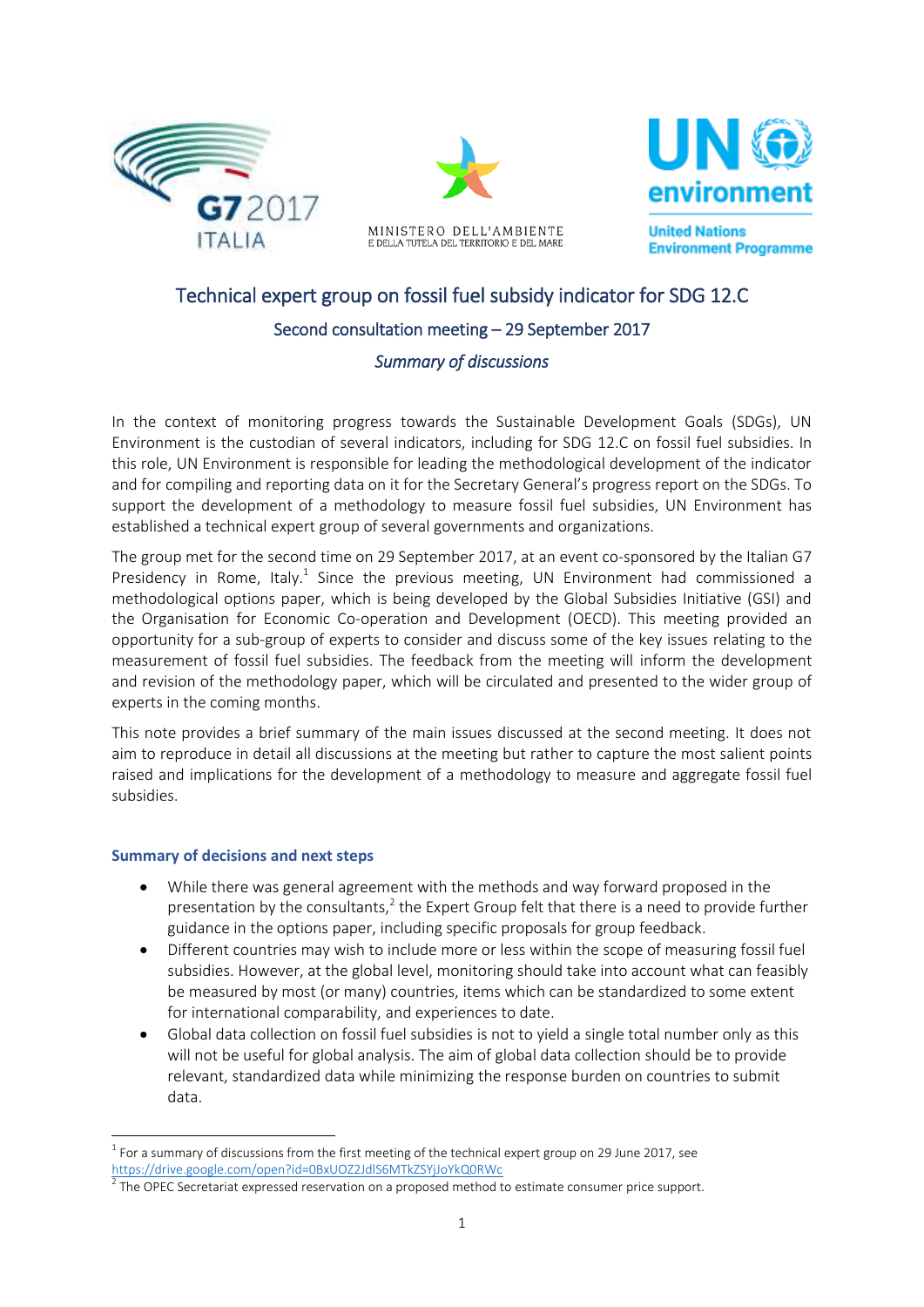





**Environment Programme** 

 There was no decision made on many specific methodological issues. There is a need to continue the consultation with this expert group, and with other groups more broadly, on these technical issues.

## Introduction

**.** 

#### Opening remarks and the Italian experience

Aldo Ravazzi Douvan (Italian Ministry of the Environment) started the session by delivering opening remarks to the Expert Group.<sup>3</sup> He began by focusing on recent efforts made by G7 and G20 processes to better align fiscal systems with environmental goals, as well as work undertaken by the OECD on fiscal incentives and subsidies. Mr Douvan then enumerated the various meetings and events convened by the Italian G7 Presidency, as well as key themes covered pertaining to climate change, resource efficiency, environmental fiscal reform, and several others. He then turned to work undertaken in Italy to catalogue environmentally harmful and friendly subsidies, including how they structured the definitions of harmful and friendly, and how subsidies were classified and estimated. Mr Douvan finished by providing an overview of the results and suggesting areas to further work.

#### UN Environment's work and an update on the SDGs reporting framework and approval process

Joy Kim (UN Environment) then made a brief presentation overviewing the SDGs, targets, and indicators for which UN Environment is custodian. She presented in detail target 12.C and indicator 12.C.1, and pointed to the fact that it is essential that the methodology developed meets the needs of countries across the world. Several international institutions have made great efforts to quantify regional or global fossil fuel subsidies, including the OECD, the International Energy Agency (IEA), and the International Monetary Fund (IMF). Looking at production and consumption subsidies, most estimates over the past several years fall into the US\$ 320-550 billion per year range, though estimates taking externalities into consideration come in as high as US\$ 5 trillion. Ms Kim then described the importance of the technical expert group, which UN Environment has formed, and walked participants through the process of developing a methodology for SDG12.C.1 by March 2018.

Jillian Campbell (UN Environment) then took the floor to provide experts with additional background about the process of monitoring and reporting the SDG indicators for which UN Environment is the custodian, and to speak on the progress made on monitoring and reporting of several of these indicators. She began by separating out national and global-level reporting, both of which will flow into the High-Level Political Forum, which is the central platform for following-up on and reviewing the 2030 Agenda for Sustainable Development, noting that national reporting can be more detailed than what will be reported globally. She then reviewed the historical developments of the SDG indicator framework, reminding experts that the General Assembly has already agreed on the framework and tasked the UN Statistical Commission with developing a monitoring framework, and

<sup>&</sup>lt;sup>3</sup> All of the presentations made at the meeting are available for download a[t http://greenfiscalpolicy.org/policy](http://greenfiscalpolicy.org/policy-dialogue/technical-expert-group-on-fossil-fuel-subsidy-indicator-for-sdg12c/)[dialogue/technical-expert-group-on-fossil-fuel-subsidy-indicator-for-sdg12c/](http://greenfiscalpolicy.org/policy-dialogue/technical-expert-group-on-fossil-fuel-subsidy-indicator-for-sdg12c/)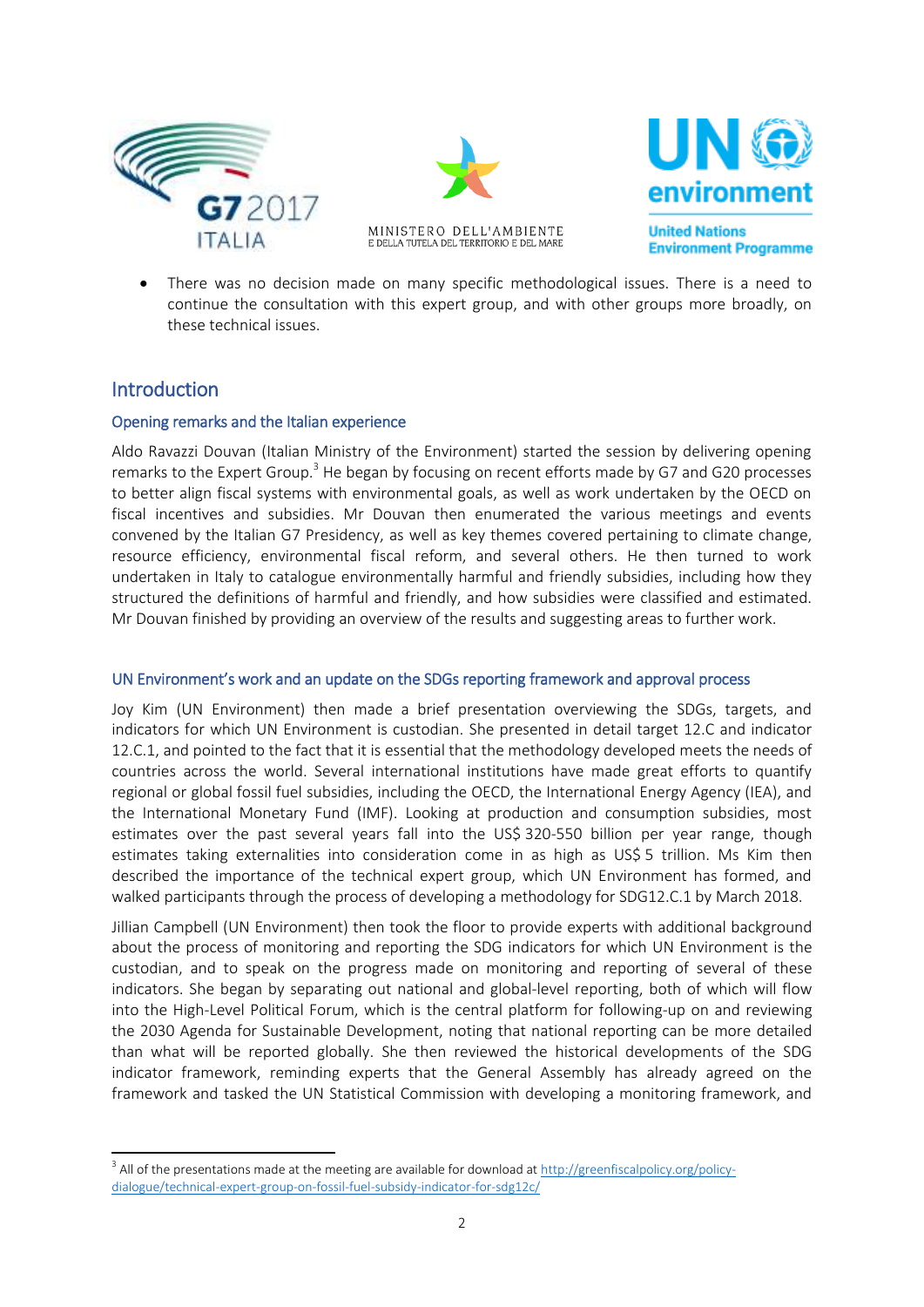



that the Commission established the Inter-Agency Expert Group on the SDG Indicators (IAEG-SDG), a sub-group of 30 countries, to undertake this work.

Data collected from countries for the global database will be managed by the custodian agencies, and then harmonised and processed for international comparability. UN Environment is custodian of 26 indicators, including 12.C.1, for which it will support improved data use and analysis.<sup>4</sup> Ms Campbell described the process for adopting the indicator methodology, explaining that once it has been agreed upon by the Expert Group it will be submitted to the IAEG-SDG for their consideration, after which a reporting system will need to be established. As such, considerations of reporting scope, mechanisms, and coordination with other systems will arise.

# Proposals on a methodology for the SDG12c indicator

Subsequent to the introductions, Peter Wooders (GSI) and Ronald Steenblik (OECD) walked the experts through some of the major technical issues to be discussed in the development of indicator 12.C.1. Mr Wooders began by demonstrating how relevant fossil fuel subsidies are for many of the SDGs, given that they touch on issues of poverty, health, and gender, not to mention energy and climate change. He reiterated the scope of subsidies, showing the evolution of estimates on consumer subsidies over time, and the breakdown of producer subsidies by energy type, while also emphasising that production subsidies still occur both in developed countries and developing countries. He then explained several international processes in support of fossil fuel subsidy reform, including the G20 and G7, as well as Asia-Pacific Economic Cooperation (APEC) and the Friends of Fossil Fuel Subsidy Reform. Several countries have also specifically highlighted fossil fuel subsidy reform in their Nationally Determined Contributions (NDCs) under the Paris Agreement.

Mr Wooders then unpacked indicator 12.C.1 ("Amount of fossil fuel subsidies per unit of GDP (production and consumption) and as a proportion of total national expenditure on fossil fuels") into its six constituent parts. Generally, the recommendations from the consultants included:

- 1. Select an internationally-used definition (e.g. OECD) of what constitutes a fossil fuel.
- 2. Select a widely-accepted definition of a subsidy (e.g. WTO); include transfers and revenues foregone as a minimum, and consider risk transfers to government and induced transfers to be comprehensive.
- 3. GDP will be based on data from the UN Statistical Commission.
- 4. As production subsidies are identified through an inventory of measures, agree on the system boundaries of production, including laws and regulations at the sub-national level.
- 5. Use consumption classes and consumption data from the IEA for consistency, and include non-energy consumption of fossil fuels (e.g. industrial feedstock); to estimate consumer price support, use the "price-gap method".
- 6. Assess which estimates of national expenditure on fossil fuels are available (not a commonly collected or reported metric), but use international data where possible for comparability.

Mr Steenblik then took the floor and went through in more detail the taxonomy of different kinds of subsidies, highlighting where each suffers from challenges in terms of scope and data. He then

**.** 

<sup>&</sup>lt;sup>4</sup> For more information, see<http://uneplive.unep.org/projects>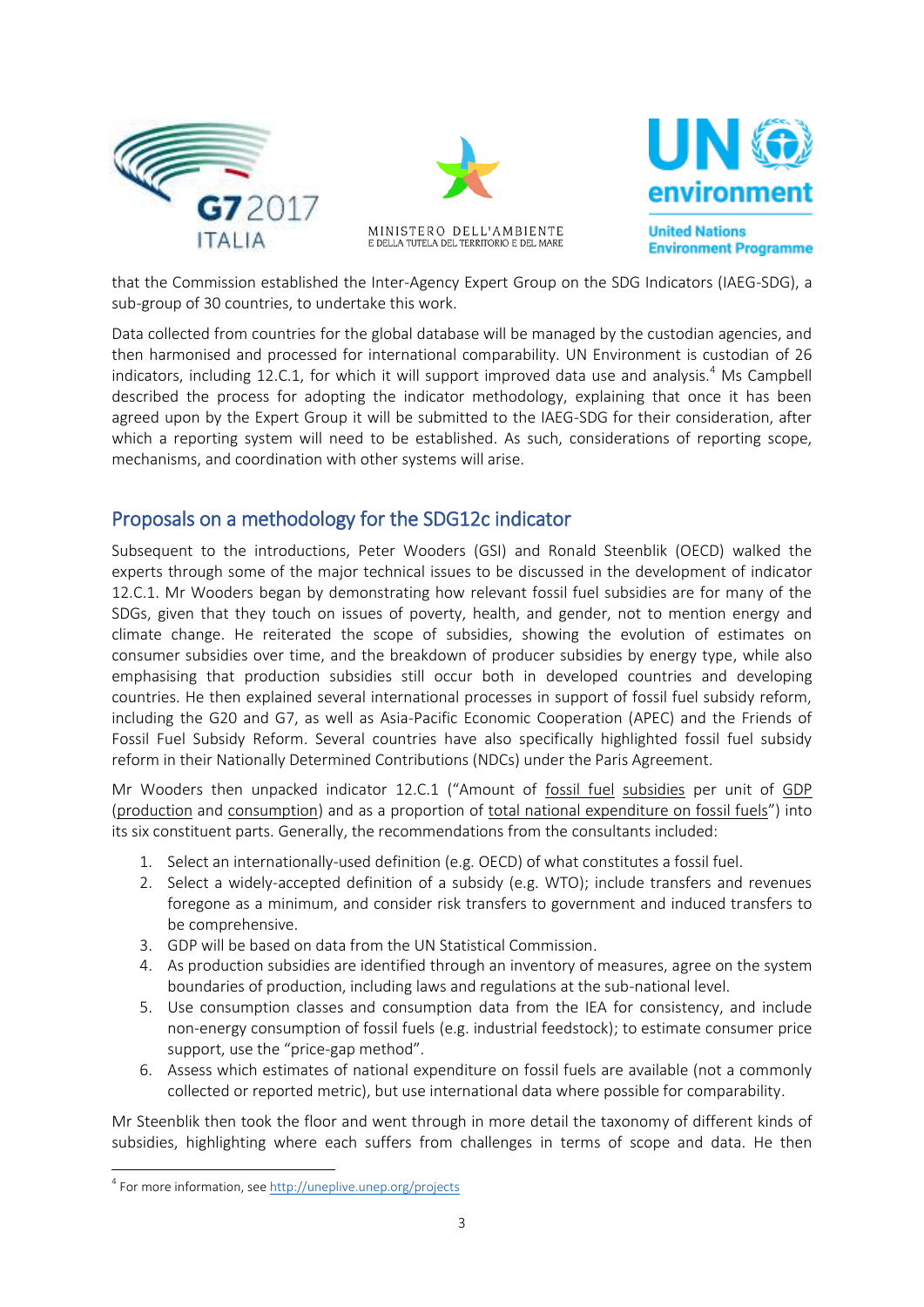





**United Nations Environment Programme** 

described some common methods for collecting this data, as well as some techniques for making estimates when the data are not available (e.g. for tax expenditures). The price gap method for estimating consumer price support and market price support to producers was explained. Particular focus was put on establishing a reference price, about which there are some divergences of views as to whether it should be an international price from a regional hub (e.g. Singapore, Rotterdam), or whether it can instead be a domestic producer price.

The presentation then turned to the current state of monitoring and data gaps, as Mr Steenblik showed which kinds of data are being collected by the OECD, IEA, and IMF, and which areas are not yet measured. Generally he suggested that there are reasonably good data on measuring consumer price support, covering most of the world, and that producer subsidies are currently available mainly for OECD countries and G20 countries. Internationally collected data on public finance are sparser, and would likely need to be supplemented with national data. Other challenges remain, as many countries do not report on all expenditures for individual programs in the budget year, on tax expenditures, nor on fuel prices.

Mr Wooders concluded the presentation by highlighting a case study undertaken in India, in which he reviewed the institutional set-up for monitoring SDG 12 and 12.C.1, covering the nodal ministry and the key players in data collection. He then turned to data availability, and the current monitoring of energy subsidies, including budgetary subsidies, implicit subsidies, and electricity.

The expert group had several points of feedback, with some highlighting that non-energy uses of fossil fuels should be included in consumption, and that induced transfers (i.e., those between consumers and producers or vice versa) generally make sense to include. Others cautioned against forgetting to consider the importance of non-energy uses for sustainable development and economic diversification, including among oil-producing nations. The issue of including externalities was discussed, however participants largely agreed to consider them separately, potentially as an optional sub-indicator. The challenge of quantifying the value of exemptions for international aviation and maritime fuel taxes was discussed, however no clear solution emerged. Countries would first have to agree on what would be an appropriate reference tax rate, as well as how such subsidies could be attributed globally. Meanwhile, on the issue of tax expenditures, countries noted that an increase in their value for a particular country can result from different policy changes – e.g., either an increase in the quantity of energy exempted from a tax, or by an increase in the overall tax rate.

## Key issues for discussion

Mr Wooders and Mr Steenblik then laid out the four key issues, including preliminary recommendations on the approach, to be discussed by experts in the next session of the meeting, 1) consumer subsidies, 2) electricity from fossil fuels, 3) producer subsides, and 4) sub-indicators.

#### Consumer subsidies

This session addressed the issue of consumer subsidies, including how to measure consumer price support, which data could be used, and which reference price is appropriate. Mr Wooders suggested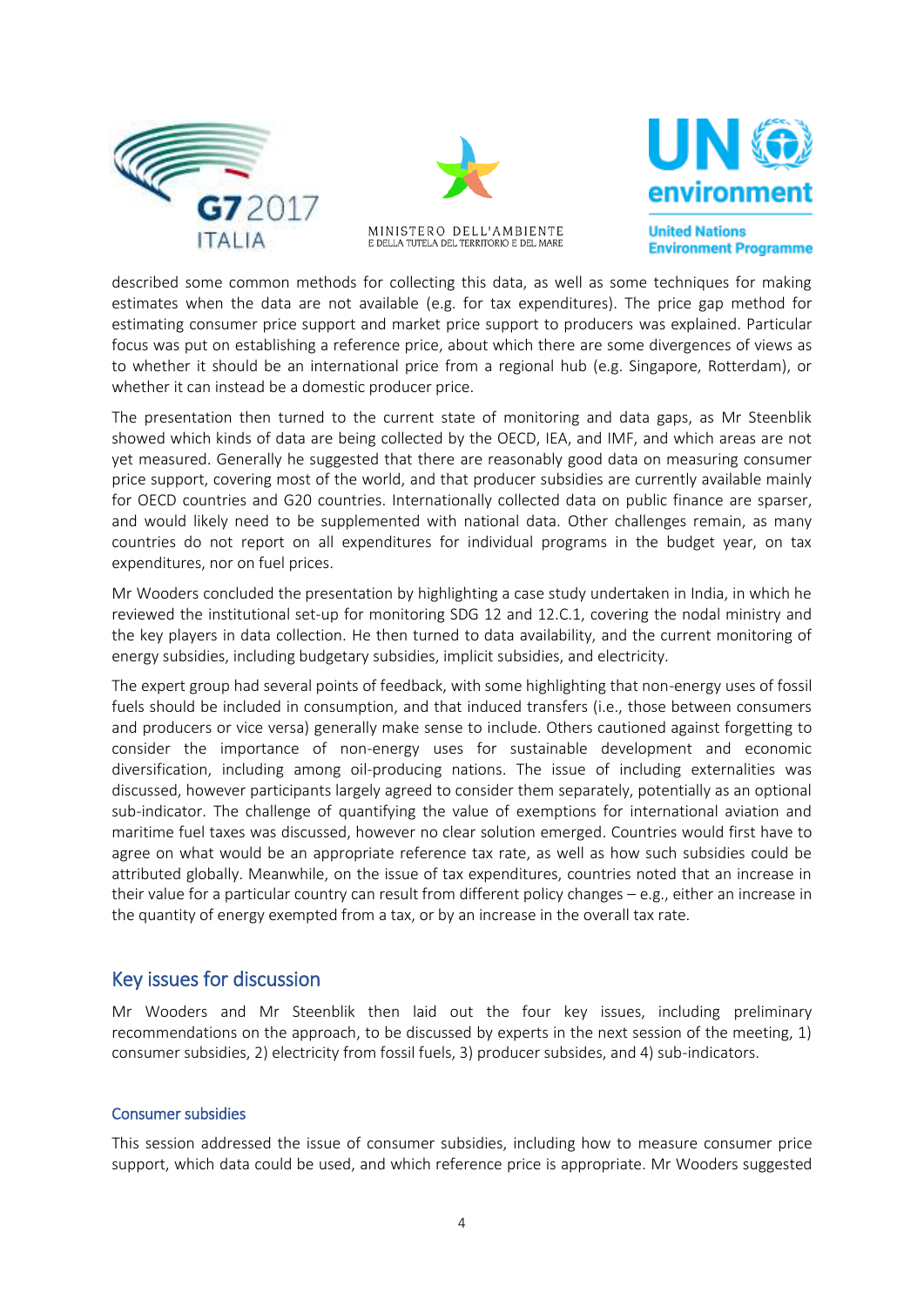





**United Nations Environment Programme** 

to participants that direct transfers and tax expenditures be included in the estimate of total support to fossil fuels. The method for measuring consumer price support used by the IEA and IMF (for pre-tax subsidies), i.e. the so-called "price gap method" should be used, using national fuel price data to measure the price differential between domestic prices and international reference prices.

Experts considered a variety of issues related to measuring consumer price support, beginning with whether international spot market prices are most appropriate, given the presence of long-term contracts. Though there are different ways to determine market prices, the IEA has found that the spot market at the nearest regional hub is the simplest, tracks prices closely, and most closely represents the price that determines actual prices for petroleum products in jurisdictions where prices are set freely by market forces.

Other issues included that in some countries price gap method does not match compilations of fossilfuel subsidies produced by national governments-level monitoring systems. The OECD said using the price-gap method requires care to avoid double counting certain subsidies that enable the underpricing of fuels to consumers and that it is prepared to offer advice and guidance to countries as to which subsidies to include and which to exclude. The GSI likewise pointed out that fuel regulators typically have access to tables with information on fuel supply costs that could be used to determine what a proper domestic market price would be. While countries may decide to report other indicators, for international comparability a commonly agreed set of reference prices would be best to use when estimating consumer price support for the purposes of global monitoring. Some participants emphasised the importance of using data that are already available where possible, though governments may wish to produce more information for national monitoring and reporting purposes.

Support for estimating consumer price support using the price gap method was not unanimous, as some participants pointed to the language about inefficient fossil fuel subsidies in target 12.C, arguing that the existence of differentials between international reference prices and domestic prices does not offer a basis for determining whether a country's fuel-pricing policies are inefficient. UN Environment pointed out that the primary task of the expert group is to develop a methodology for measuring the value of fossil fuel subsidies described in indicator 12.C.1, and that the question of efficiency is a separate process, one to be undertaken by analysts in a subsequent stage in the context of relevant goals and targets.

The initial conclusions from this session were that:

- Most, though not all, experts agreed that measuring consumer price support using the price gap method should form an integral part of quantifying total government support to fossil fuels; however clear guidance is required on what information is needed to measure consumer price support by using this method.
- There is a need for guidance on how and which national data on other types of subsidies, particularly budgetary expenditures, can complement estimates of consumer price support calculated by the price-gap method. This could possibly be reported in a sub-indicator.
- Guidance should be developed as to how information on national prices should be collected.
- Though the focus is on 12.C.1, integrated analysis across indicators should be promoted for the SDGs.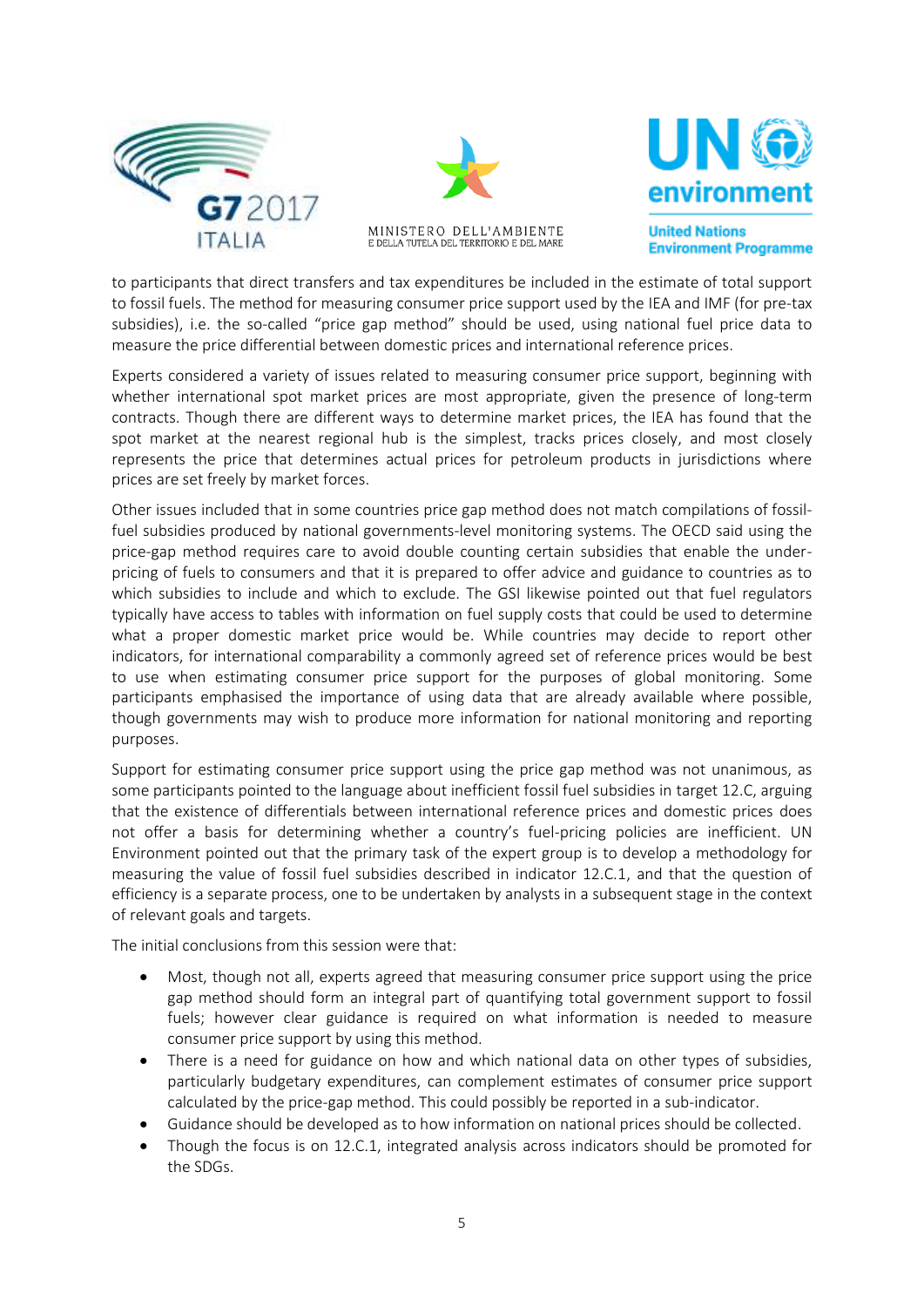





#### Electricity from fossil fuels

Subsidies to electricity generated from fossil fuels are generally included in estimates of fossil fuel subsidies, e.g., by the IEA. They generally take the form of fuels sold to generators at below market rates, subsidized investments in particular technologies for generating electricity, subsidized investments in system infrastructure (e.g. distribution or transmission), or covering losses incurred on sales of electricity. Mr Wooders suggested that subsidies to electricity from fossil fuels be included in national inventories, but that guidance needs to be provided on the scope of such subsidies and how to measure them. The strongest case for inclusion related to subsidies to fossil-fuel inputs and fossilfuel-based power plants; subsidies benefitting other costs of electricity generation, if included, would need to be apportioned according to the share of fossil fuels in the generation mix.

Several inter-related issues came out in the discussion of this series of recommendations, beginning with the challenge of establishing reference prices for untraded, low-grade fuel sources (e.g. lignite), though there may be opportunities to collect data from companies.

The issue of whether to treat electricity generation as simply another consuming sector arose, and alongside that whether or not it deserves special treatment in the indicator. Subsidies related to the use of vehicles powered by internal-combustion engines could also be considered, as such vehicles likewise combust fossil fuels. Some argued that the transport sector might be important to consider in the accounting. Also in question is how to ensure that system-level subsidies that trickle down to renewable energy sources are excluded in any estimate of fossil fuel subsidies.

The initial conclusions from the session were that:

- Electricity generators should be treated like other consumers, in the view of some countries.
- Whether and how to treat subsidies to capital for generating electric power, and the system for transmitting and distributing electricity, requires more thought and guidance, including how to separate subsidies flowing to renewable-energy plants from those benefitting fossil fuel sources.
- The question remains about whether to include subsidies to other energy-intensive sectors (e.g., transport), but more scoping and guidance is required.
- More information is needed on how to combine estimates of consumer price support with other subsidies provided at the national level.

#### Producer subsidies

The OECD has documented budgetary payments and tax expenditures benefitting fossil fuel production for its 35 member countries plus eight other countries (Argentina, Brazil, the People's Republic of China, Colombia, India, Indonesia, the Russian Federation, and South Africa). Its approach follows standard practice, but the inclusion of some tax expenditures and royalty concessions in the accounting is not always endorsed by the affected industries. Further, some best practices have emerged from the G20 and APEC peer reviews, as well as independent studies. Mr Wooders proposed to experts that direct transfers and tax expenditures be included in estimates of producer subsidies as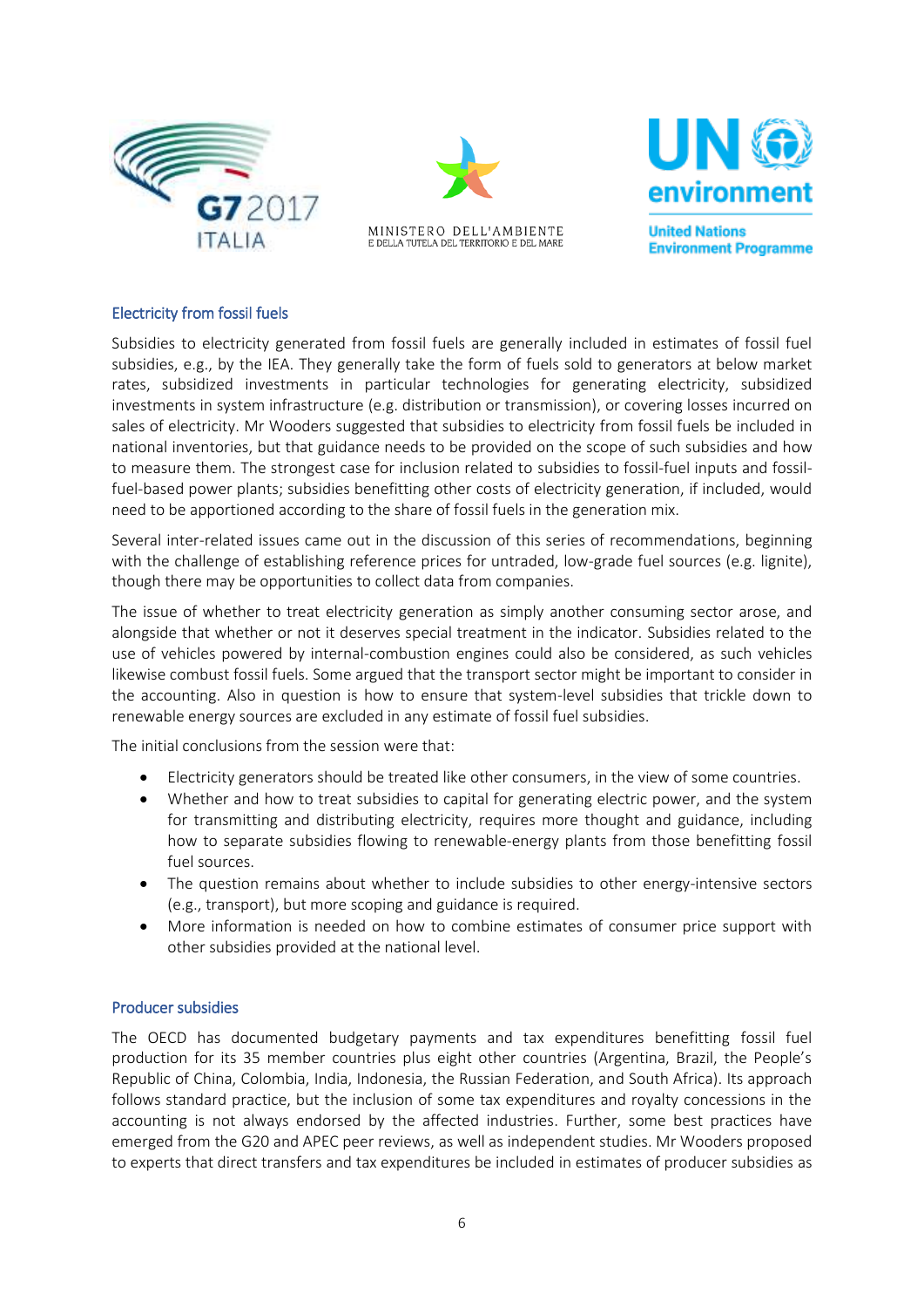





a minimum, and that guidance be provided to countries on how to progressively develop their indicators, disaggregated by fuel.

Experts were enthusiastic about the specificity offered by itemising the subsidies associated with drawing up an inventory of individual producer-support programs, as this can serve as a starting point for national discussions about these items. This includes policies that support production via border protection (e.g., import tariffs or quantitative import controls), the subsidy-equivalent value of which (i.e., market price support) can be estimated by an approach analogous to that used to estimate price support on the consumer side. However, the key challenge cited was that building out an inventory of producer as well as consumer support policies can be labour intensive. While some participants suggested that a small team can accomplish quite a lot in a short time, others cited experiences with long durations, significant staffing requirements, and the need for good cooperation between administrations. Generally it was agreed that some technical assistance would be useful to build inhouse capacity.

The initial conclusions from this session were that:

- Most participants agreed that measuring producer subsidies would be useful for policy makers.
- Many countries would need assistance to compile estimates of producer subsidies given the technical difficulty and resources required to estimate individual subsidy elements.

#### Sub-indicators

While there is a single headline indicator that will be recorded for the SDG global database, there is room for a few sub-indicators such as consumption and production subsidies to be reported as supplementary data that would be useful to statisticians and analysts. In addition, disaggregated data used to produce the indicator, additional reports and reviews, progress toward fossil fuel subsidy reform, and externalities such as greenhouse gas emissions from fossil fuels, tax rates and revenues, or details on the subsidies themselves, could be reported as supplementary data. Mr Wooders suggested that at a minimum countries report disaggregated data used to produce the indicator, but then opened the floor for discussion about which others would be of most value.

Some experts suggested collecting data on subsidies to other sectors, such as renewable energy, for comparison. UN Environment cautioned, however, that while linkages are important to establish (potentially work for the IAEG-SDG), it goes beyond the scope of the indicator and the mandate of the Expert Group. Others expressed interest in looking at externalities associated with the production and consumption of fossil fuels, as well as how reducing fossil fuel subsidies might affect the achievement of other targets, including those related to the transition to sustainable energy.

Participants cautioned against asking for too much from countries, as there are already many indicators and that each request requires resources to be committed at the national level. It was proposed to assess which data are already collected for other processes for global reporting. However, countries that wish to submit additional documentation should be provided with a means to do so, and the database can be designed in such a way to provide a space for that.

The initial conclusions from this session were that: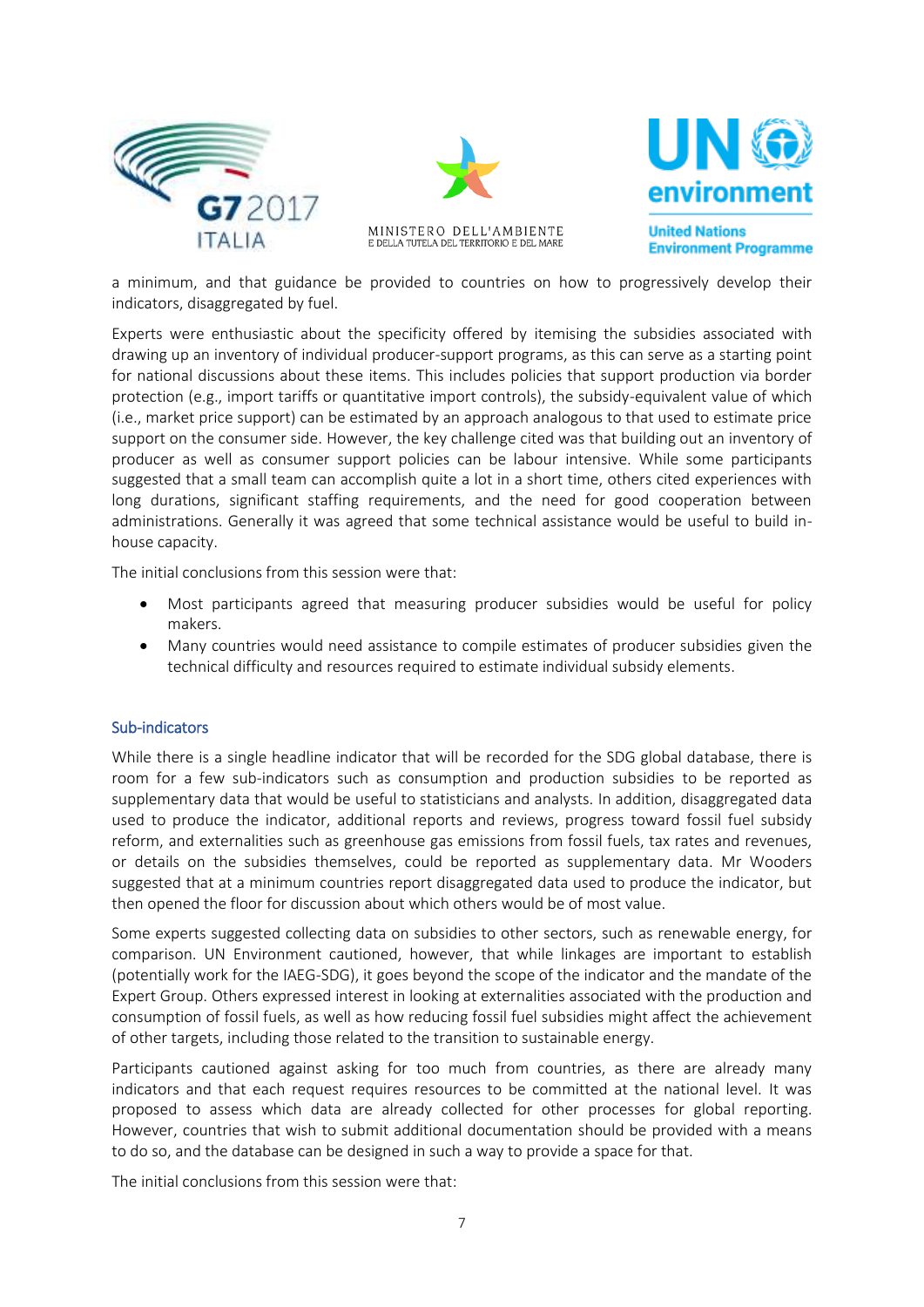





**Environment Programme** 

- Given interest in collecting more than the headline indicator, UN Environment can make a proposal on sub-indicators and circulate it to the group and then collect feedback.
- Metadata on what is included in the scope in the form of a text box or footnotes should be included for clarification.
- All such submissions would be solicited on a voluntary basis.

# India case study

As part of the development of the options paper, a series of case studies to better understand countries' experiences of monitoring fossil fuel subsidies are being included, one of which is India. To provide an overview of the systems in place and progress made, Ms Avneet Kaur (Indian Ministry of Statistics and Programme Implementation) made a brief presentation to the Expert Group.

Ms Kaur began by overviewing India's development strategies and programmes, relating them to several targets within the SDG framework, addressing financial inclusion, sanitation, clean energy, and others. India is currently developing a monitoring framework for the SDGs which currently involves a list of about 310 indicators, which makes it the largest monitoring framework ever developed in the country. With respect to 12.C, Ms Kaur explained that the Ministry of Environment, Forest and Climate Change is the lead ministry responsible for monitoring 12.C. The national indicator framework currently foresees two indicators for 12.C: subsidy per unit of fossil fuel consumption and tax per unit of fossil fuel consumption. She likewise reviewed the several ministries and departments within the government from which the data for 12.C would be sourced, as well as which data are regularly collected.

Ms Kaur then reviewed recent policy reforms, including those concerning specific subsidies on kerosene, diesel, liquid petroleum gas (LGP), and petrol, as well as initiatives to promote energy access. She discussed also an increase in taxation for fossil fuels, both through taxes on retail prices and environmental taxes. Finally, she turned to key challenges, including coordination, monitoring, data collection, skills development, the alignment of SDGs with government programmes, and the need to modernize the statistical system.

## Next steps

To help shape views, there is a need to provide further guidance in the options paper, including specific proposals for group feedback. The GSI and the OECD expect to produce a draft document to share within a month, integrating the feedback from this meeting. There remain two country case studies to conduct, and interested countries should contact UN Environment as soon as possible.

For the next round of consultations, UN Environment will maintain this participant group but also consult with other experts who can make constructive contributions. After receiving feedback on the draft options paper, there will subsequently be an opportunity to present the proposals to the group for further comments.